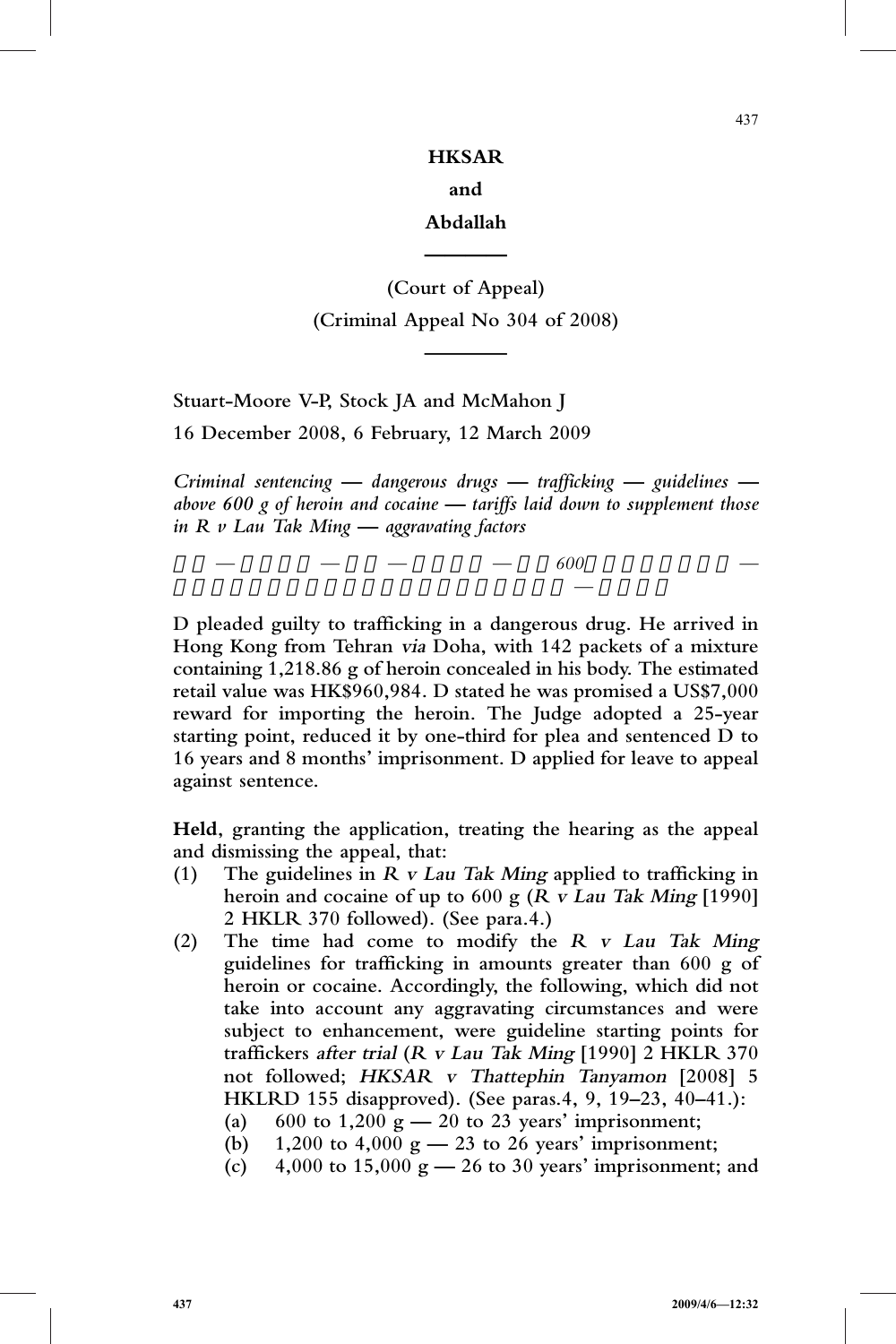- **(d) Over 15,000 g — at the sentencer's discretion.**
- **(3) The presence of any aggravating factor called for the enhancement of the starting point, for example:**
	- **(a) An international element was involved (HKSAR <sup>v</sup> Hong Chang Chi [2002] 1 HKLRD 486 applied);**
	- **(b) The trafficker had previously been convicted of trafficking in dangerous drugs;**
	- **(c) The trafficker was shown to be a mastermind or senior player, such as a financier, in a syndicate; or**
	- **(d) The offender was shown to have engaged a young person to assist in the trafficking (HKSAR <sup>v</sup> Lam Kam Kwong [2002] 1 HKC 541 approved). (See paras.32, 35–39, 42.)**

**For amounts above 1 kg, the enhancement would not be less than 2 years' imprisonment in addition to the new guideline tariffs set out. (See para.43.)**

- **(4) Given the grievousness of the offence, meaningful mitigation, apart from a plea of guilty, was rarely available. (See para.32.)**
- **(5) The new guidelines did not have retrospective effect. But the sentence D would have received under the new guidelines would have been exactly the same as the one imposed by the Judge in accordance with modern authority. The starting point under the new guidelines would have been 23 years with enhancement by not less than 2 years to take into account the international element. (See para.44.)**

#### **Application for leave to appeal against sentence**

**This was an application for leave to appeal against sentence for trafficking in heroin imposed by Louis Tong J on 16 August 2007. The facts are set out in the judgment.**

- **Mr Kevin Zervos SC, Deputy Director of Public Prosecutions and Ms Winsome Chan, Senior Public Prosecutor, for the Director of Public Prosecutions.**
- **Mr Jackson Poon, instructed by the Director of Legal Aid, for the appellant.**

# **Legislation mentioned in the judgment**

**Dangerous Drugs Ordinance (Cap.134) ss.4(1)(a), 4(3), 56A(1)(b)(ii), 56A(2)(d)**

# **Cases cited in the judgment**

- **Attorney General v Pedro Nel Rojas [1994] 2 HKCLR 69, [1994] 1 HKC 342**
- **HKSAR v Badua (unrep., CACC 327/2006, [2007] HKLRD (Yrbk) 347, [2007] HKEC 414)**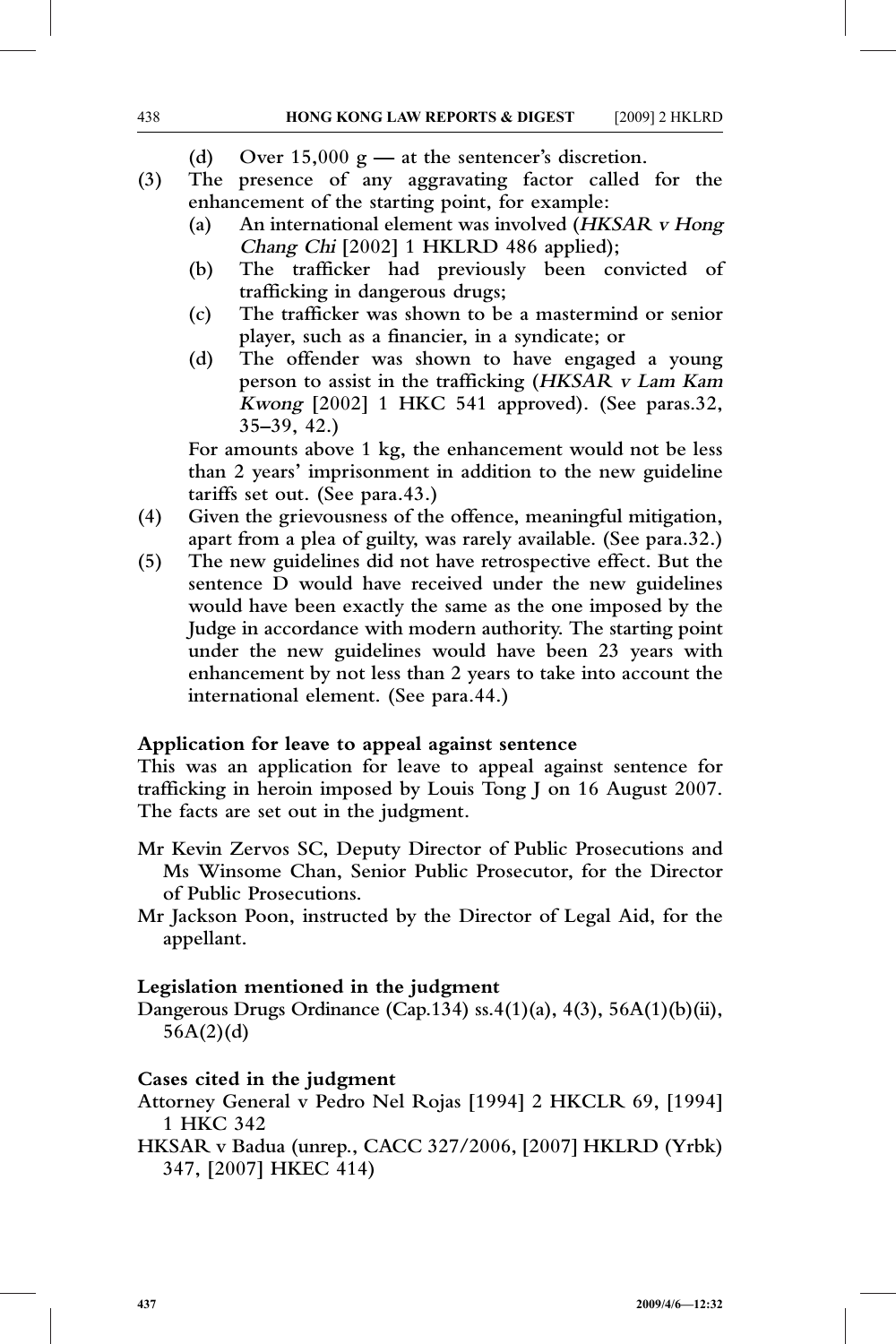- **HKSAR v Chan Wan Cheung [2007] 4 HKLRD 606**
- **HKSAR v Chow Tak Fuk (unrep., CACC 428/2004, [2005] HKEC 227)**
- **HKSAR v Garcia Palacios Marco Antonio (unrep., CACC 154/2007, [2008] 2 HKLRD D5, [2008] HKEC 354)**
- **HKSAR v Hong Chang Chi [2002] 1 HKLRD 486**
- **HKSAR v Lam Kam Kwong [2002] 1 HKC 541**
- **HKSAR v Lau Suk Han [1999] 3 HKC 513**
- **HKSAR v Leang Sze Keong (unrep., CACC 566/1997, [1998] HKLRD (Yrbk) 255)**
- **HKSAR v Lee Kwok Keung (unrep., CACC 5/1999, [1999] HKEC 802)**
- **HKSAR v Ng Sai Ho (unrep., CACC 528/1997, [1998] HKLRD (Yrbk) 254)**
- **HKSAR v Thattephin Tanyamon [2008] 5 HKLRD 155**
- **HKSAR v Tse Sun Wong (unrep., CACC 188/2001, [2002] HKLRD (Yrbk) 324, [2001] HKEC 1482)**
- **HKSAR v Wong Ping Kay (unrep., CACC 274/2007)**
- **R v Ho Chi Ming [1995] 2 HKCLR 29**
- **R v Lau Tak Ming [1990] 2 HKLR 370**
- **R v Newton (Robert John) (1983) 77 Cr App R 13**
- **R v Ng Muk Kam (unrep., CACC 685/1993, [1995] HKLY 428)**

#### **Other material mentioned in the judgment**

**Cross and Cheung, Sentencing in Hong Kong (5th ed., 2007) p.195**

# **Stuart-Moore V-P**

# **Background**

**1. On 16 August 2007, the appellant, aged 37, confirmed the plea of guilty he had entered in the Magistrates' Court when he appeared before Tong J on a charge of trafficking in a mixture containing 1,218.86 g of heroin hydrochloride, contrary to s.4(1)(a) and 4(3) of the Dangerous Drugs Ordinance (Cap.134). The Judge adopted a 25-year starting point and, having reduced this by a third to reflect the appellant's plea, he imposed a sentence of 16 years and 8 months' imprisonment.**

**2. The appellant applied for leave out of time to appeal against his sentence. His reason for doing so was expressed in a homemade ground in which he stated that he had since found out that his sentence was a "harsh punishment compared to other people who had [trafficked in a greater] quantity of drugs".**

**3. This application, which was duly supported by legal aid, involves an important issue of sentencing policy in major cases**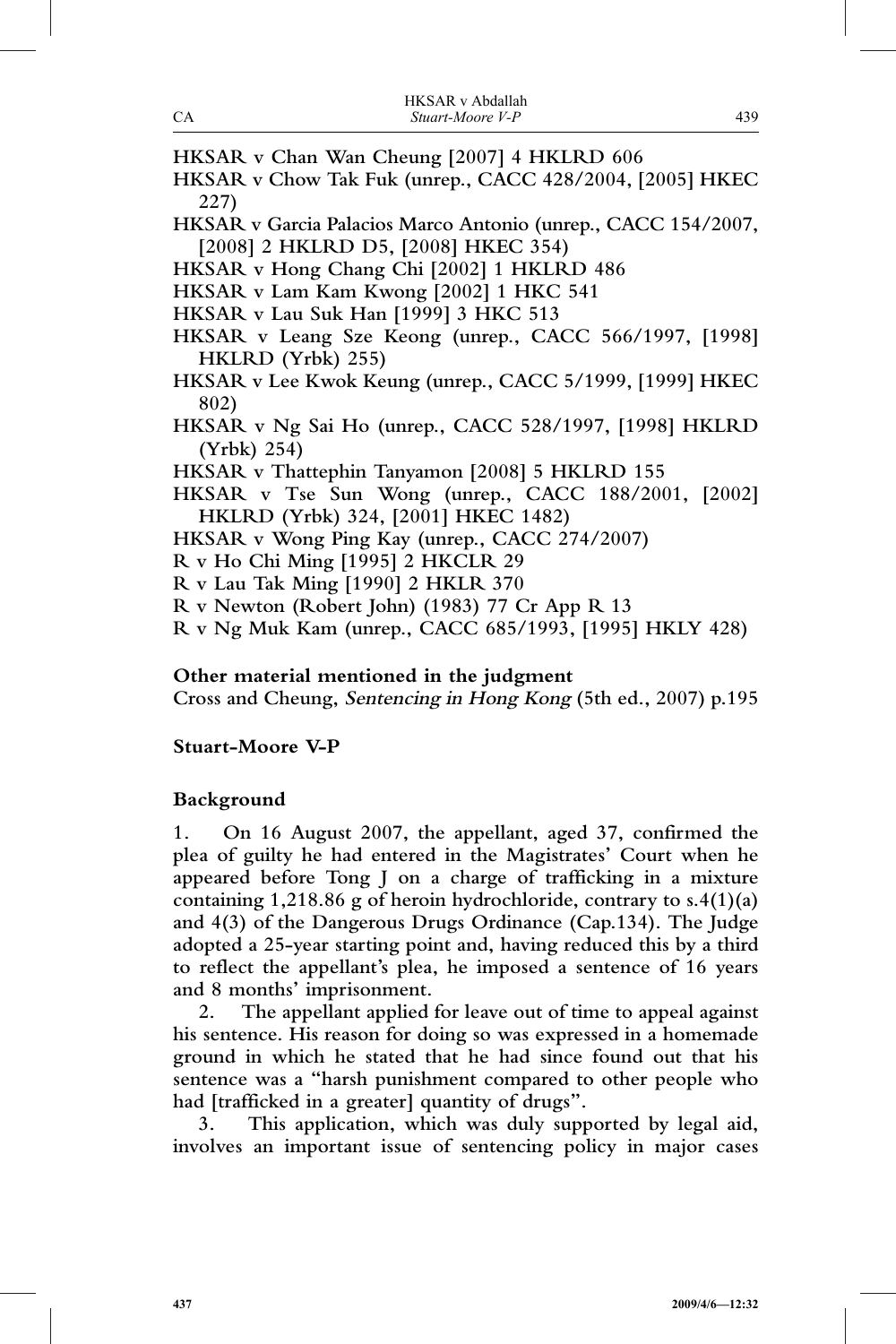**involving trafficking in heroin. In the circumstances, therefore, leave is granted and we have treated the hearing as the appeal itself.**

**4. It hardly needs to be said that there is a general policy on the part of the courts to make every attempt to achieve parity in the treatment of prisoners serving sentences for comparable crimes. This policy applies as much to traffickers of drugs as it does to other offenders but it is apparent that, because of the disparity which has arisen in the sentencing of a number of traffickers to terms of more than 20 years' imprisonment for quantities in excess of 600 g of heroin (or cocaine), the time has now come to address this problem. In saying this, and for the avoidance of any doubt, we should add that the guidelines in <sup>R</sup> <sup>v</sup> Lau Tak Ming [1990] 2 HKLR 370 at p.387 for trafficking in quantities involving a narcotic weight of up to 600 g should continue to be applied.**

**5. The appellant's complaint in the instant case, that his sentence is out of line with the more lenient sentences imposed on a number of other traffickers in similar circumstances to his own, is to some extent supported by a recent decision of this court (differently constituted) in HKSAR <sup>v</sup> Thattephin Tanyamon [2008] 5 HKLRD 155 to which we shall turn in detail in due course. In that case, where the facts were similar to those in the instant appeal, the Court of Appeal reduced a starting point of 24 years to 21 years' imprisonment in respect of a trafficker who had imported a mixture containing heroin with a narcotic content weighing 1,345.33 g.**

**6. When the instant case first came before this Court on 16 December 2008, it was, in the light of the decision in HKSAR <sup>v</sup> Thattephin Tanyamon and because of some disparities in sentencing which have otherwise arisen, adjourned for consideration to be given to the appropriateness of sentencing guidelines to supplement those in <sup>R</sup> <sup>v</sup> Lau Tak Ming for trafficking in amounts of heroin (or cocaine) above 600 g. We are grateful to both counsel for their assistance in this regard. Mr Zervos SC, for the respondent, provided us with a detailed submission in which he advocated the promulgation of further guidelines and Mr Poon, for the appellant, did not seek in any way to dissuade us from taking such a course.**

#### **The facts**

**7. Turning now to the facts of this case, the appellant was intercepted after his arrival at Hong Kong International Airport. He was in possession of a Tanzanian passport and had travelled to Hong Kong from Tehran via Doha. His luggage revealed nothing of an incriminating nature but observation of the appellant's behaviour gave rise to suspicion. Later, an X-ray confirmed the presence of objects concealed in the appellant's body. He had, in fact, swallowed a total of 142 packets consisting of a mixture weighing 1,792.88 g.**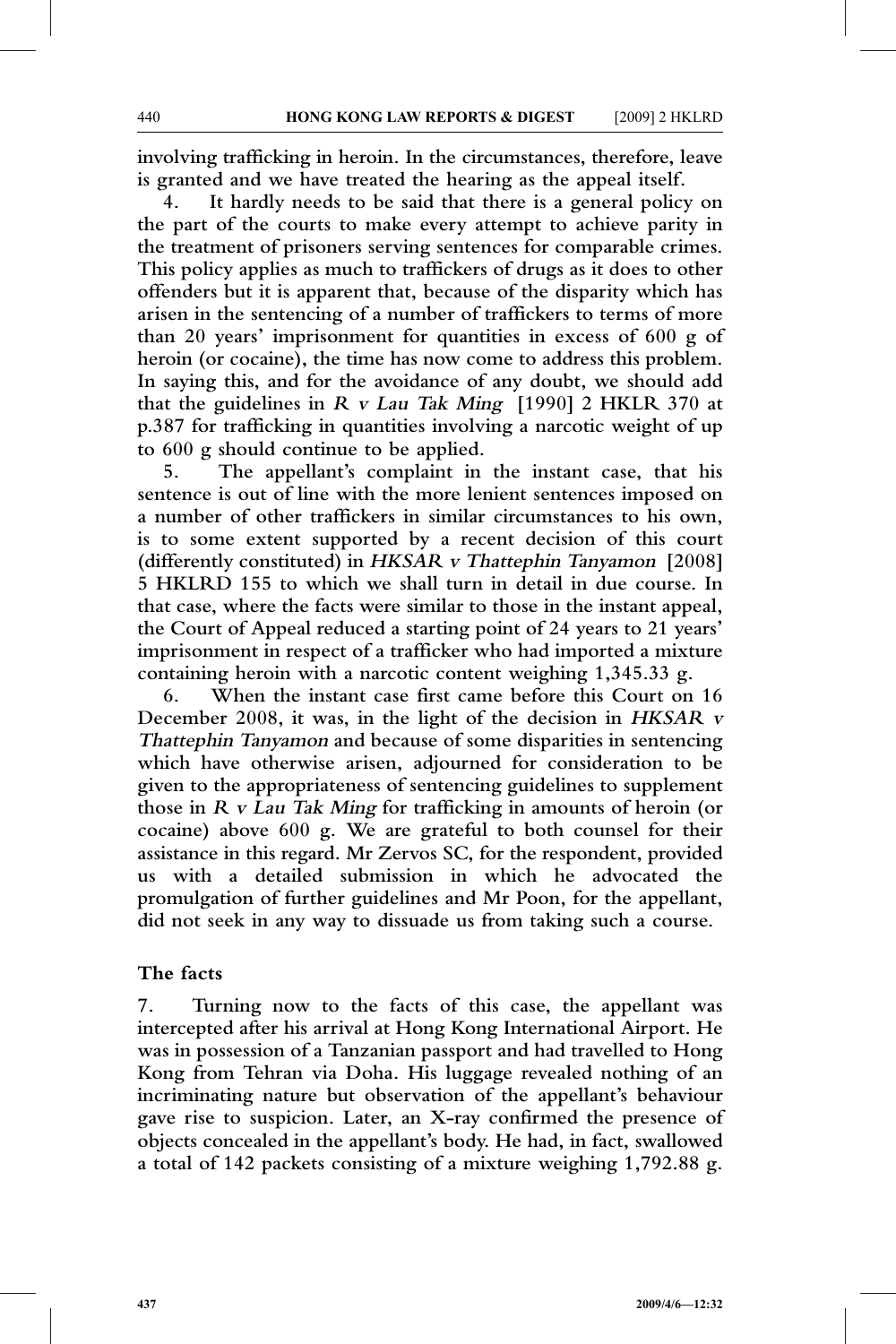|    | HKSAR v Abdallah |     |
|----|------------------|-----|
| СA | Stuart-Moore V-P | 441 |

**The 1,218.86 g of heroin found to be contained in this mixture had an estimated retail value of \$960,984.**

**8. In mitigation, aside from a number of family matters which were touched upon, it was stated that the appellant normally earned US\$30 a month as a minibus driver and that he had succumbed to the promise of a reward of US\$7,000 for bringing this quantity of heroin into Hong Kong. The Judge rightly indicated that he regarded the only mitigation which carried any weight to have been the appellant's guilty plea.**

### **The Lau Tak Ming guidelines**

**9. The current sentencing guidelines for heroin traffickers in <sup>R</sup> <sup>v</sup> Lau Tak Ming have also been adopted for offences of trafficking in cocaine (see Attorney General <sup>v</sup> Pedro Nel Rojas [1994] 2 HKCLR 69) and all references to heroin trafficking in this judgment apply equally to cocaine traffickers. The suggested tariffs in <sup>R</sup> <sup>v</sup> Lau Tak Ming (at p.387) are as follows:**

- (a) up to 10 g of narcotic  $-2$  to 5 years' imprisonment;
- (b) between 10 g and 50 g  $-$  5 to 8 years;
- (c) between 50 g and 200 g  $-$  8 to 12 years;
- (d) between 200 g and 400 g  $-$  12 to 15 years;
- (e) between 400 g and 600 g  $-$  15 to 20 years.

**10. The Court made no attempt to categorise what it called the "very large quantities" above 600 g in terms of the appropriate lengths of imprisonment to be served by such traffickers but merely stated that it considered "that there can be an upward increase in the 'cut-off sentence' [ie 20 years] bearing in mind that the maximum sentence provided for by the legislation is life [imprisonment]".**

**11. It may be that because of advances in technology in the years since 1990, when the guidelines in <sup>R</sup> <sup>v</sup> Lau Tak Ming were given, that arrests for quantities of heroin weighing more than 600 g have become more frequent. Whether or not that is so, we have been able to observe from the figures kept by the Customs and Excise Department which were produced for us by Senior Inspector Lau Wai Lung that, in recent years, seizures of heroin weighing more than 600 g are by no means infrequent.**

# **The Court of Appeal's approach in HKSAR v Thattephin Tanyamon**

**12. The foundation for the present appeal arises from the decision, on 18 June 2008, in HKSAR <sup>v</sup> Thattephin Tanyamon (above), as**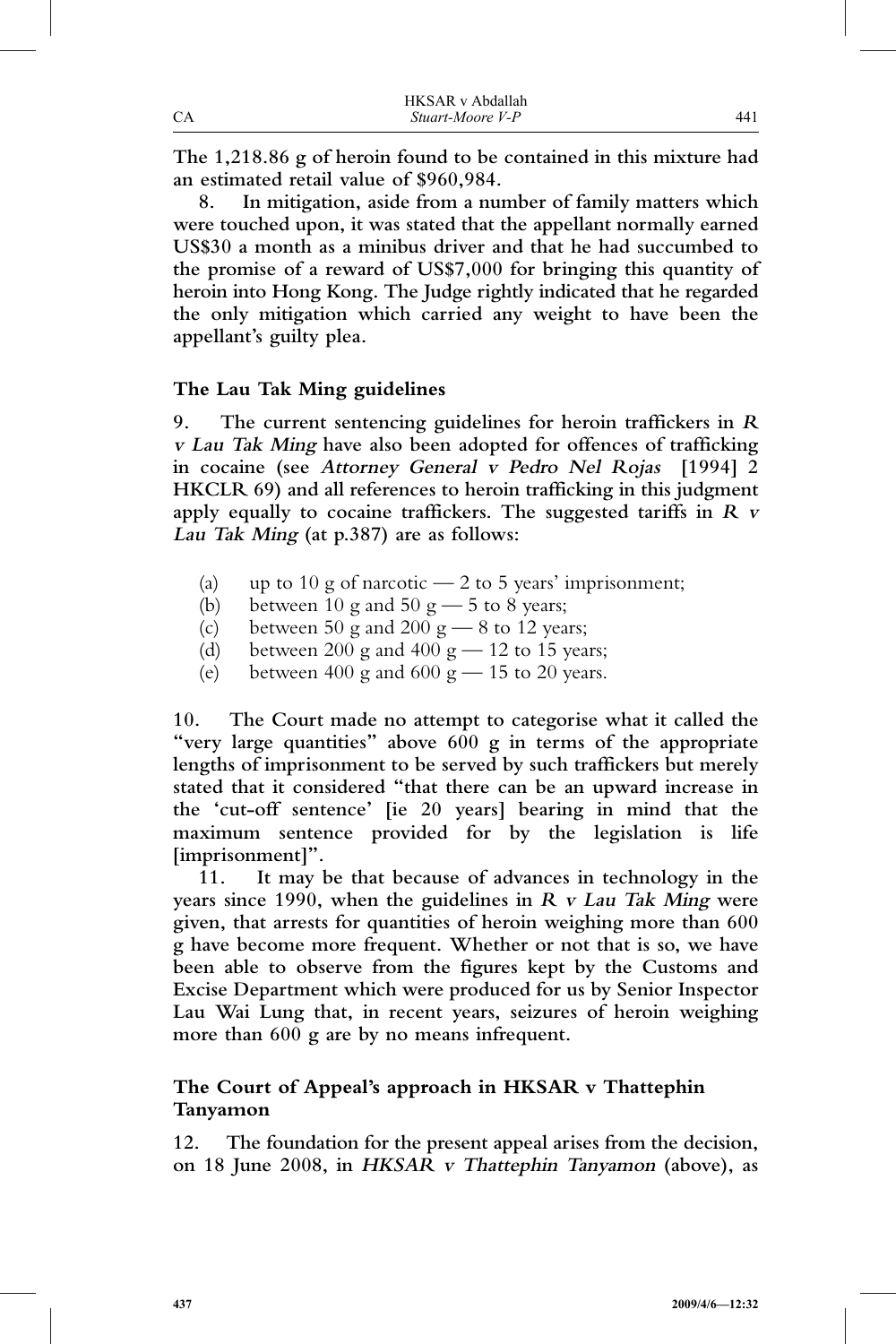**to which we have been supplied with an English translation of the judgment. As we have already indicated, the facts in that case were similar to those in instant case. Thattephin, a Thai national, was intercepted at the airport after her arrival in Hong Kong on a flight from Delhi and found to be in possession of 1,345.33 g of heroin hydrochloride. She then pleaded guilty in the Magistrates' Court although, in a later development with which we shall deal immediately, Thattephin sought to reverse her guilty plea when she appeared in the Court of First Instance for sentence. In due course, following several adjournments, this application was rejected. Deputy Judge M Poon, who ultimately dealt with Thattephin, took 24 years as the appropriate sentence after trial. The Deputy Judge then gave a discount of 25%, instead of the usual one-third, to reflect the fact that the appellant's plea was qualified by her later attempt to change her plea.**

## **(i) Approach to loss of discount in HKSAR v Thattephin Tanyamon**

**13. As we shall have to deal at some length with the decision in HKSAR <sup>v</sup> Thattephin Tanyamon, it is convenient to deal with one aspect of that case before returning to the central issue in this appeal. We have noted the approach taken by the Court of Appeal towards the loss of discount resulting from the appellant's attempt to change her plea to one of "Not Guilty" when she first appeared in the Court of First Instance. The Court of Appeal agreed with the Judge's decision to reduce the appellant's discount because the appellant had "actually wasted time and manpower to process [her] application for reversal of plea". However, before coming to this conclusion, Cheung JA had stated (at para.12):**

12. Generally speaking, if a defendant does not waste the court's time by simply pleading guilty, [he] can receive a one-third reduction in sentence. When a defendant pleads guilty, but disputes the facts, resulting in the court holding a hearing to investigate, and finally the court does not accept the defendant's version, then, the court can choose not to give him [a] full one-third discount and just give him [a] one-fourth discount. The reason being that the court requires time for the hearing and investigation. When courts decide whether to give a defendant the full one-third reduction, instead of considering the nature of the application put forward by the defendant (eg, disputing facts or application of withdrawing the previous guilty plea), should consider whether the defendant did or did not waste the court's time in processing his application.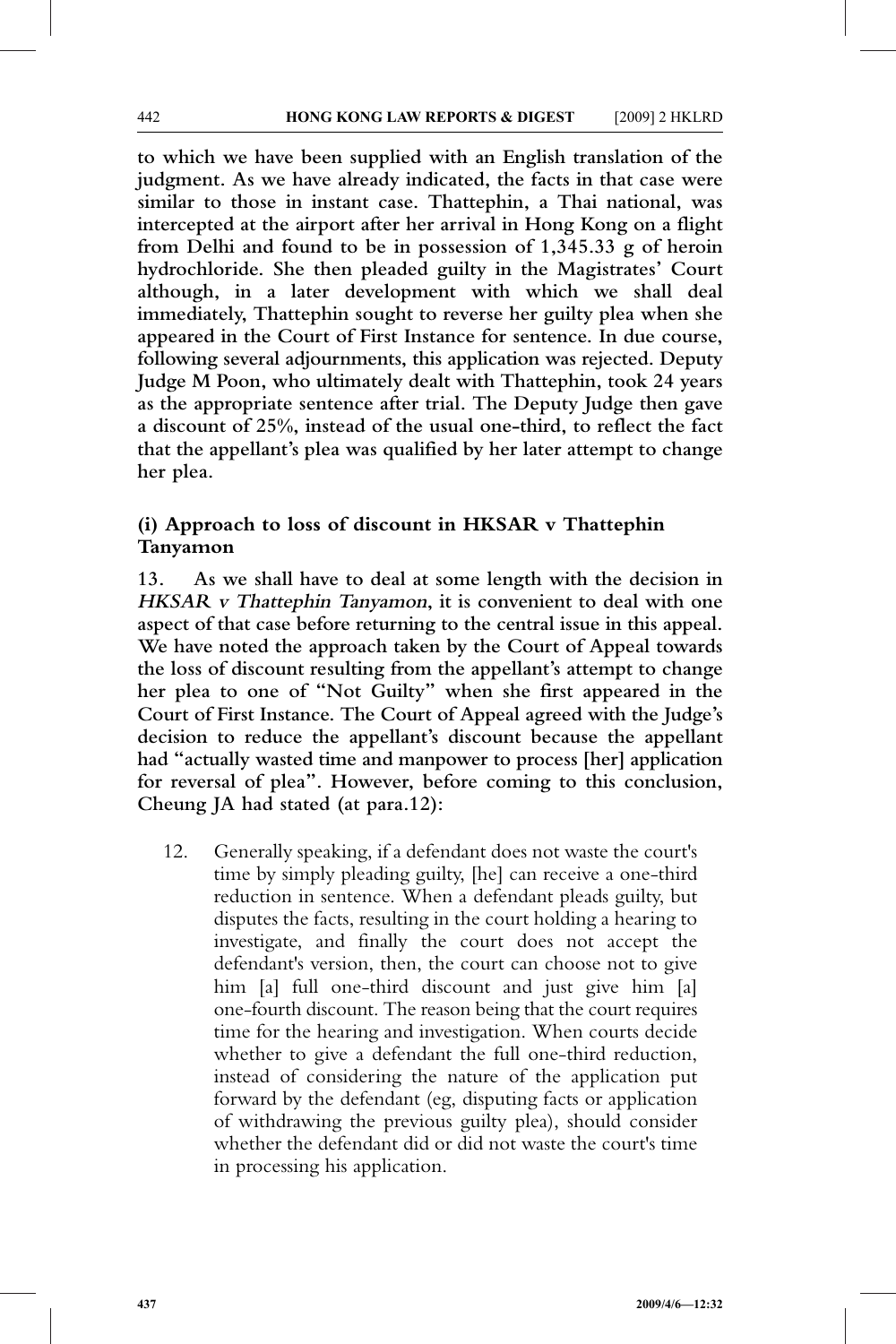|    | <b>HKSAR</b> v Abdallah |
|----|-------------------------|
| CА | Stuart-Moore V-P        |

**14. Whilst, of course, the waste of time occasioned by unmeritorious disputes about the facts is part of the reason why a discount for a plea of guilty may be reduced from one-third to a lower level of discount (although not necessarily a quarter), it is not the only reason for so doing. It has sometimes been said that a full discount of one-third is given in order to reflect a defendant's "remorsefulness". Perhaps these days this is more to be regarded as a convenient, if not antiquated, label to describe the attitude of someone who, by pleading guilty, not only shows some degree of remorse but also provides for himself powerful mitigation by reason of the saving of court time and public funds which would otherwise be expended on a trial and by obviating the need on the part of witnesses to testify which may often represent for them a considerable ordeal. The combination of these reasons will almost inevitably lead to the defendant being rewarded with a substantial discount, normally by a reduction of a third from the starting point, unless there is proper justification for departing from this practice.**

**15. One reason for giving a reduced sentence discount will arise when a defendant has tried to obtain a heavily discounted sentence on a false basis by confessing to a crime, but then trying to avoid the full consequences in a Newton hearing.**

**16. "Confess and avoid" is well illustrated in HKSAR <sup>v</sup> Chan Wan Cheung [2007] 4 HKLRD 606, where three men pleaded guilty to an attempt to rob the driver of a valuable load of electrical equipment. One of the gang (D2) pointed a loaded pistol at the driver and two other pistols were recovered from the getaway car driven by D1. For such offences, accompanied by the aggravating feature of the possession of firearms, condign punishment is usually to be expected. In that case, the Judge took a 15-year starting point for each defendant. However, it was suggested on behalf of D1 and D3 in the course of the Newton hearing which followed their guilty pleas, that they had no knowledge of the firearm in the possession of D2. If this suggestion had been accepted by the Judge, this would, in the case of those two robbers, effectively have reduced their culpability in the offence to taking part in an unarmed attempt to rob a van driver by physical force. As such the offence, highly organized though it was, would probably have carried for D1 and D3 no more than a 7-year starting point. Their story, however, was rejected and Bokhary J's decision to give a discount reduced from a third to about 13% to each of these robbers was upheld by this Court.**

**17. In short, therefore, the "time" factor, when either an unsuccessful application has been made by way of a challenge to the factual basis of the prosecution's case in a Newton hearing following a plea of guilty or when a defendant seeks to change his plea based upon a version of the facts which is rejected, is not the**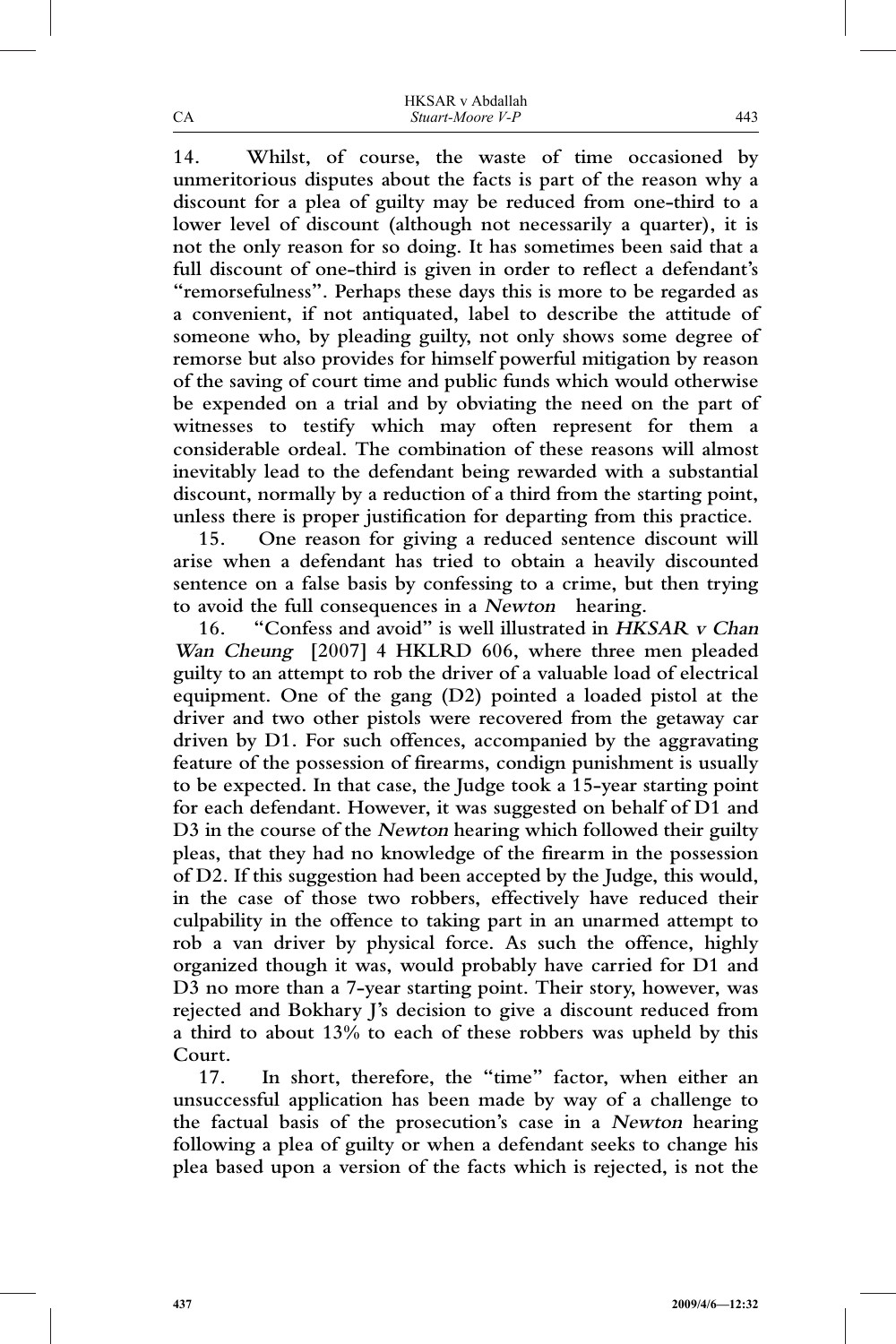**only point at issue. Importantly, in cases such as HKSAR <sup>v</sup> Chan Wan Cheung (above), an attempt will have been made to obtain a massive reduction in sentence by putting forward mitigation which is wholly false. In any such case, a defendant has given up the right to be treated as someone who has owned up and taken full responsibility for his crime. He has taken only limited responsibility and should be sentenced with a suitably reduced discount, having made a failed attempt to mislead the court into giving him a lenient sentence on a false premise. Similarly, where a defendant has pleaded guilty but then seeks to persuade the court that it ought to allow the plea to be reversed, and the grounds put forward for allowing a reversal of plea are rejected, the "time" factor involved in hearing the application is only one of the circumstances to be considered.**

#### **(ii) Approach to disparity in HKSAR v Thattephin Tanyamon**

**18. Returning now to the appellant's complaint that his sentence exceeded the sentences imposed on others for similar offences, the issue of disparity in the treatment of heroin and cocaine traffickers for quantities above 600 g was a matter that also concerned the Court of Appeal in HKSAR <sup>v</sup> Thattephin Tanyamon. In this regard, the parties presented to that Court a number of cases relating to trafficking in large amounts of drugs. The total number of cases examined by the Court on that occasion was 13. However, given the suggestion by the respondent in the instant case that some disparity in sentencing continues and that there is an element in the 13 cases examined by the Court in HKSAR <sup>v</sup> Thattephin Tanyamon which may not have been brought to its attention, and given, furthermore, the invitation that this Court should, by the mechanism of the present appeal, seek to resolve these disparities, a very comprehensive exercise in research has been carried out by counsel for the respondent. In the result, we have been presented with over 50 previous decisions concerning major trafficking in heroin or cocaine. What in particular has been highlighted in the presentation to us is the distinction that has consistently been drawn between, on the one hand, cases involving an international drug element and those that might, on the other hand, be described as "local" trafficking cases in the sense that there was no direct evidence linking them to the importation or exportation of heroin or cocaine. This distinction was not highlighted in respect of the 13 cases examined by the Court in HKSAR <sup>v</sup> Thattephin Tanyamon.**

**19. In HKSAR <sup>v</sup> Thattephin Tanyamon, Deputy Judge M Poon had taken a 24-year starting point which the Court considered to be manifestly excessive and reduced to 21 years' imprisonment. The judgment of Cheung JA (in the English translation) states as follows:**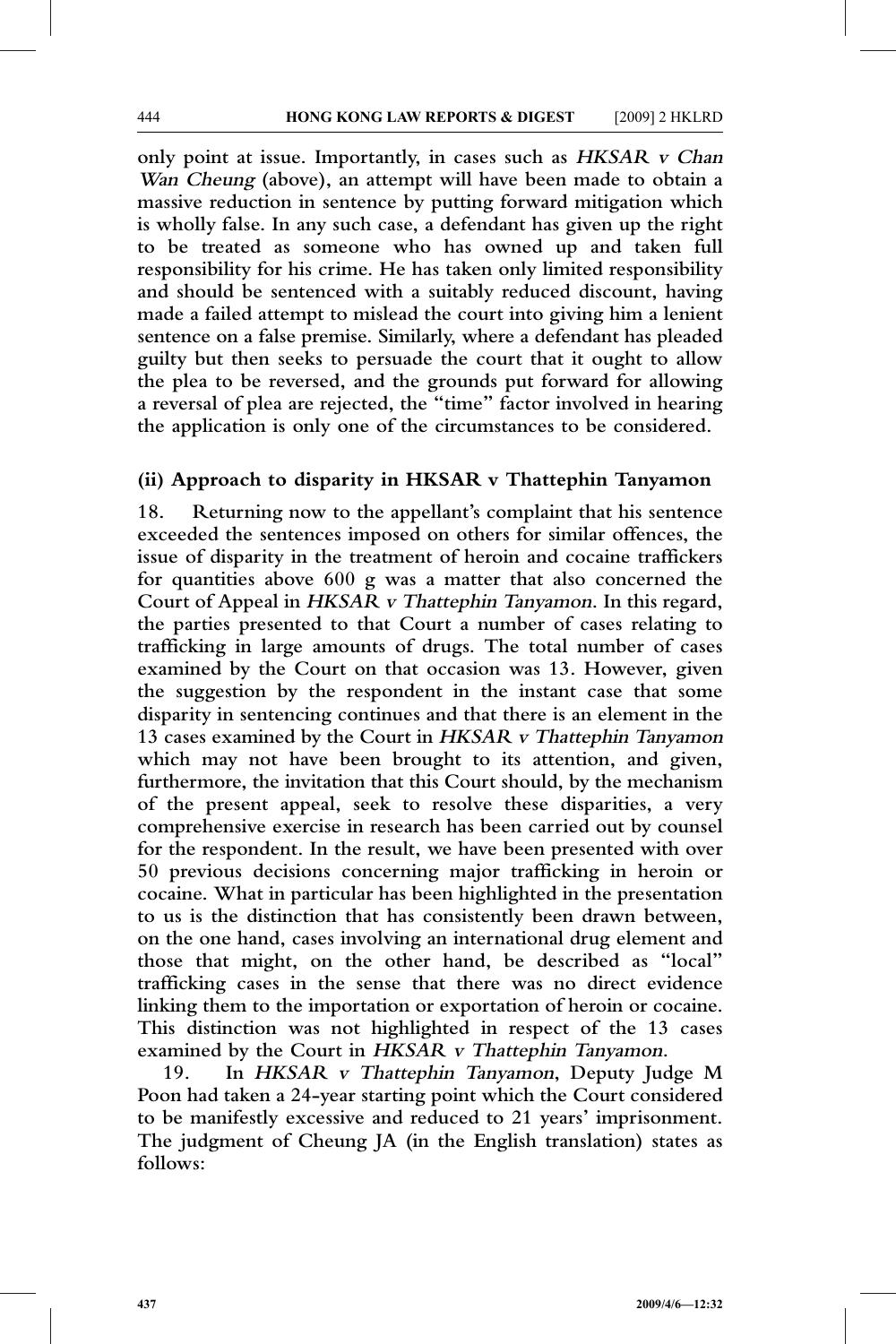# Sentence for "[huge] amount" of drugs

- 7. According to *R v Lau Tak Ming* [1990] 2 HKLR 370, trafficking 400 to 600 g of heroin hydrochloride should result in a starting point of 15 to 20 years' imprisonment, whereas for more than 600 g of heroin, which falls within the "[huge] amount" category, should result in upward adjustment of the 20 years' imprisonment sentence. Even though *R v Lau Tak Ming* has not given a firm guideline for drugs of more than 600 g, the Court has ruled that the upward adjustment should not be mathematically proportional to the increase in quantity.
- 8. In this case, both the applicant and the respondent have submitted a number of cases in relation [to] trafficking in huge amount of drugs. The Court also listed out a number of cases involving huge amount of drugs in *HKSAR v Wong Ping Kay* (CACC 274/2007). The following are those cases:

|    |                                              | Nature of<br>Drugs          | Amount            | Starting<br>Point |
|----|----------------------------------------------|-----------------------------|-------------------|-------------------|
| 1. | HKSAR v Leang Sze Keong<br>(CACC 566/1997)   | Heroin<br>Hydrochloride     | 889 g             | 25 years          |
| 2. | HKSAR v Yau Po Hung<br>(CACC 245/1998)       | Heroin<br>Hydrochloride     | $3,058.25$ g      | 24 years          |
| 3. | HKSAR v Lau Ka Wing<br>(CACC 120/1999)       | Heroin<br>Hydrochloride     | $5,825.57$ g      | 24 years          |
| 4. | HKSAR v Li Lap To<br>(CACC 639/1999)         | Heroin<br>Hydrochloride     | $> 5,000$ g       | 24 years          |
| 5. | HKSAR v Shek Chi Chiu<br>(CACC 217/2000)     | (a) Heroin<br>Hydrochloride | $2,108.43$ g      | 25 years          |
|    |                                              | (b) Heroin<br>Hydrochloride | $625.43$ g        | 21 years          |
| 6. | HKSAR v Ban Ping Yu<br>(CACC 102/2000)       | Heroin<br>Hydrochloride     | $2,298.09$ g      | 24 years          |
| 7. | HKSAR v Chiu Ho Chung<br>[2001] 1 HKLRD 697  | Heroin<br>Hydrochloride     | $4,938.95$ g      | 25 years          |
| 8. | HKSAR v Hong Chang Chi<br>[2002] 1 HKLRD 486 | Cocaine <sup>*</sup>        | $3,000 \text{ g}$ | 27 years          |
| 9. | HKSAR v Lam Kam Kwong<br>[2002] 1 HKC 541    | Heroin<br>Hydrochloride     | $1,477.33$ g      | 24 years          |

\* Sentences for trafficking cocaine and heroin are the same.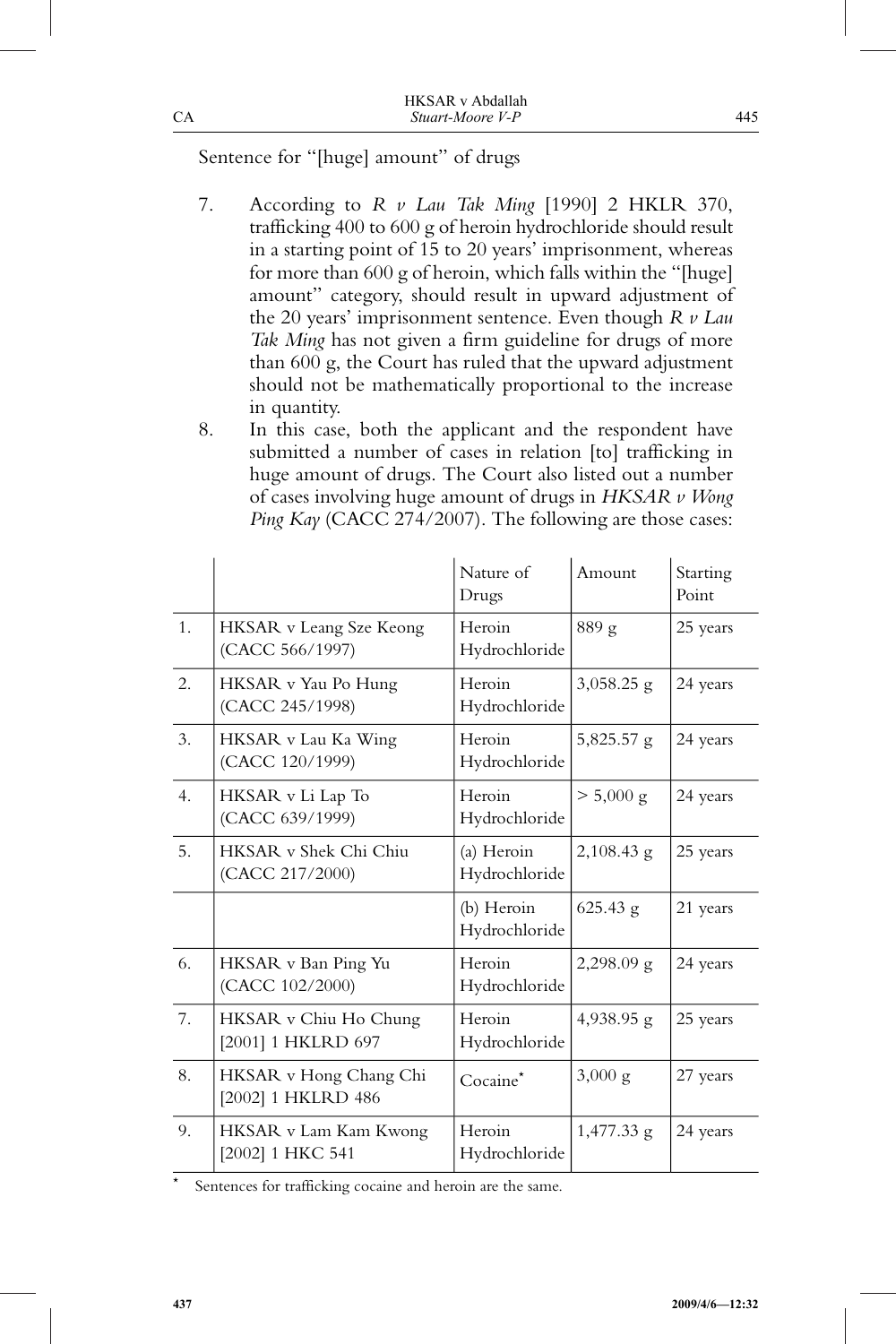|     |                                                                   | Nature of<br>Drugs           | Amount            | Starting<br>Point |
|-----|-------------------------------------------------------------------|------------------------------|-------------------|-------------------|
| 10. | HKSAR v Jocelyn Sanchez<br>Badua (CACC 327/2006)                  | (D1) Heroin<br>Hydrochloride | $1,800 \text{ g}$ | 21 years          |
|     |                                                                   | (D2) Heroin<br>Hydrochloride | $1,710 \text{ g}$ | 21 years          |
| 11. | HKSAR v Fang Hui Ping<br>(CACC 473/2006)                          | Heroin<br>Hydrochloride      | $2,230 \text{ g}$ | 25 years          |
| 12. | <b>HKSAR</b> y Garcia Palacios Marco I<br>Antorno (CACC 154/2007) | Cocaine                      | 857.37 g          | 22 years          |
| 13. | HKSAR v Wong Ping Kay<br>(CACC 274/2007)                          | Cocaine                      | $810.77$ g        | 22 years          |

- 9. By looking at the sentence of the above cases, even though the starting points of 24 to 25 years of imprisonment were adopted for two cases involving drugs of 1,500 g or less, in general, the court would only adopt 24 years or more as the starting point in cases involving more than 2,000 g of drugs. The final sentence for each case was decided with regard to the facts of that case.
- 10. In the case of *R v Lau Tak Ming*, this Court stated that 20 years' imprisonment is an extremely heavy punishment. This shows that the court should not, in sentencing cases of over 600 g of drugs, adjust the sentence upwards [mathematically] proportional to the increase in quantity. After considering the quantity of drugs in this case, this Court is of the view that the starting point of 24 years' imprisonment in this case is manifestly excessive.
- 11. This Court [does] not have evidence to show that the applicant was the main instigator of the drug trafficking or was a repeat offender. This Court is of the view that the appropriate starting point is 21 years' imprisonment.

**20. Plainly, a concern of the Court in HKSAR <sup>v</sup> Thattephin Tanyamon was that if 24 to 25 years could be taken as a starting point for heroin (or cocaine) weighing less than 2 kg, there would be little flexibility to allow for lengthier sentences in cases where even larger quantities were involved. We share this concern and will later return to it. However, what does not emerge from that judgment is that, on the schedule, cases (1), (6), (8), (10), (11), (12) and (13) all concerned international drug couriers. The remainder were "local" trafficking cases with no proven international element.**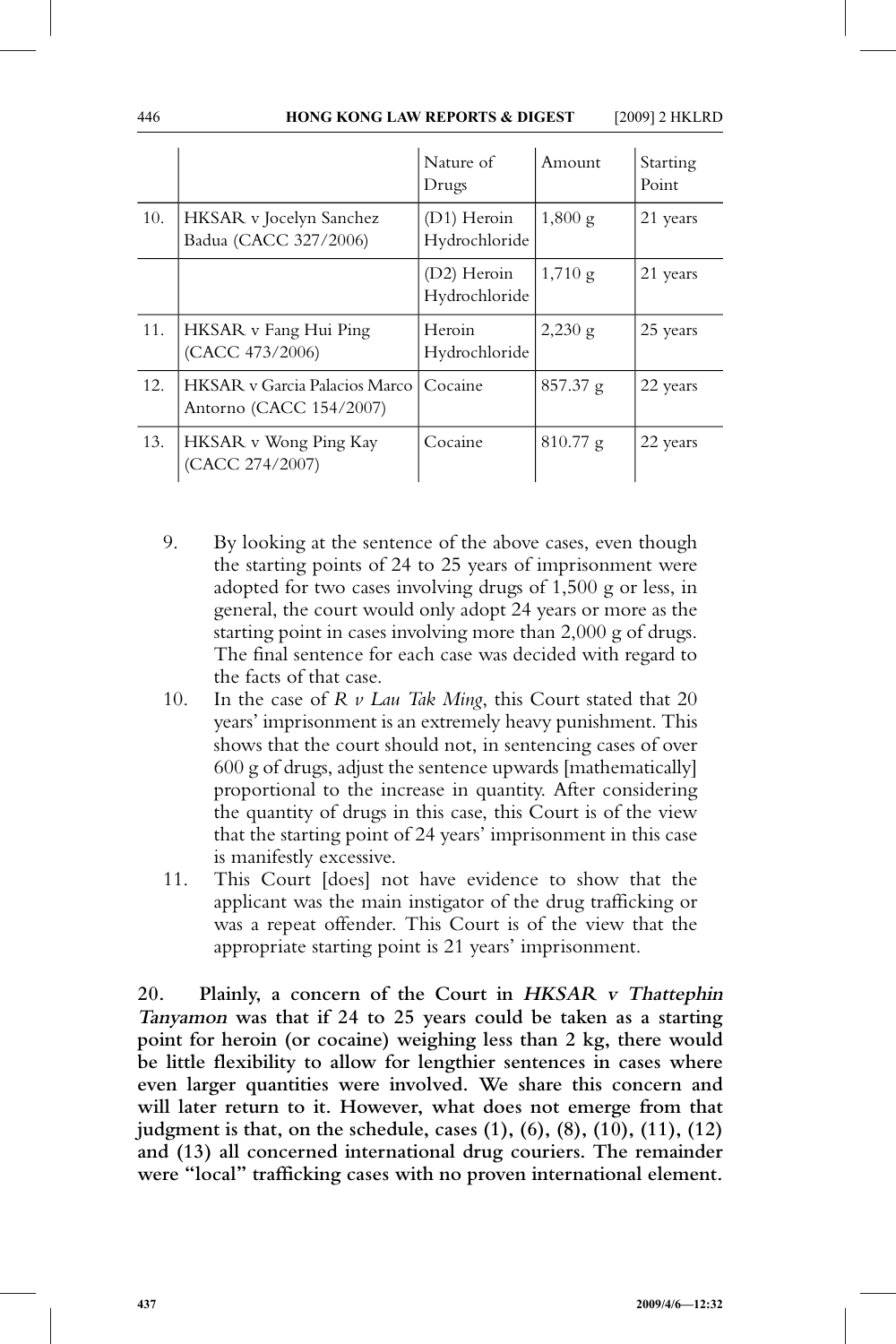|    | <b>HKSAR</b> v Abdallah |
|----|-------------------------|
| CА | Stuart-Moore V-P        |

**21. It has long been accepted that the international element in trafficking, whether by importation or by exportation, is to be regarded as a factor in material aggravation of the offence for sentencing purposes, whereas "local" offences, confined to trafficking in Hong Kong, will usually result in lower starting points for about the same quantity of heroin or cocaine. As a result, therefore, it is not surprising to find that generally, although not always, a starting point of either 24 or 25 years, to which the court in the scheduled cases (and in para.9 of its judgment) in HKSAR <sup>v</sup> Thattephin Tanyamon case was referring, was applied in cases of trafficking with an international element.**

**22. It is helpful, we consider, to go back further in time than the cases mentioned in the schedule in HKSAR <sup>v</sup> Thattephin Tanyamon. One case of importance, which does not appear to have been drawn to that Court's attention, is <sup>R</sup> <sup>v</sup> Ho Chi Ming [1995] 2 HKCLR 29 in which, incidentally, the Court of Appeal was dealing with a quantity of heroin close to the amount in the present case and in HKSAR <sup>v</sup> Thattephin Tanyamon. That case involved the trafficking of 1,213 g of salts of esters of morphine (heroin) at Kai Tak Airport which the applicant was intending to take with him on a flight to Taiwan. The argument centred on whether a 25-year starting point was appropriate. Litton V-P, giving the judgment of the Court, said (at p.31):**

Counsel has also drawn our attention to the judgment of this Court in *R v Lau Yau Yuen* [1991] 2 HKLR 278 which concerned a person who played a leading role in an international conspiracy to import a huge quantity of heroin into Australia. The starting point adopted by the trial judge in that case was 25 years' imprisonment. At p.284H Clough JA made the observation that that starting point was, "whilst undoubtedly high, appropriate having regard to the circumstances of the particular case". Counsel asks us to consider the disparity in the criminality between the case of *Lau Yau Yuen* and the facts of the present case. In our judgment a comparison of that kind is inappropriate. Courts are entitled to apply experience in sentencing and it is clear that attitudes have hardened in the courts since the case of *Lau Yau Yuen* decided over four years ago.

A sentencing judge is perfectly entitled to have regard to the fact that deterrence is necessary in order to abate the incidence of serious crime. There is no doubt that the present case is serious. In our judgment there is nothing wrong in principle in adopting, as the Judge did, a starting point of 25 years' imprisonment.

**23. As might well be expected following the decision in <sup>R</sup> <sup>v</sup> Ho Chi Ming, although no general guidance had been provided to sentencers for future cases of that kind, the endorsement of the Court of Appeal of a starting point in the region of 24 or 25 years**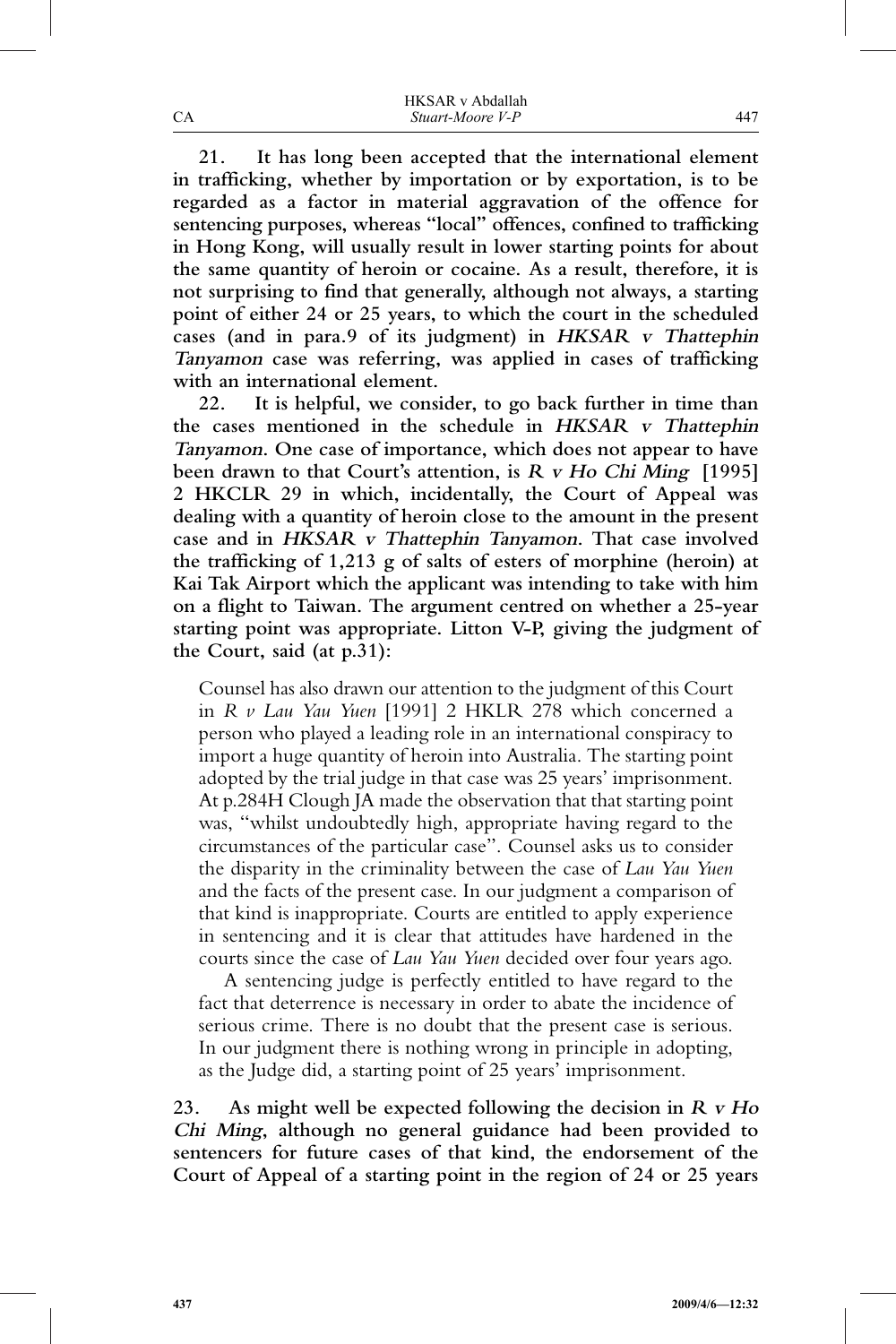**after trial for offences of trafficking in more than a kilogramme, where an international element was involved, thereafter tended to provide a sentencing benchmark in such cases.**

**24. In the event, we are bound respectfully to suggest that had the Court in HKSAR <sup>v</sup> Thattephin Tanyamon had the advantage of the very extensive research placed before us and of the decision in <sup>R</sup> <sup>v</sup> Ho Chi Ming, the result may have been different but, in any event, if Thattephin Tanyamon was the beneficiary of a sentence which was light, that cannot avail this appellant if his sentence was a proper one in all the circumstances. This accords with well-established principle.**

**25. Sentence disparity is given careful attention in Sentencing in Hong Kong (5th ed., 2007) p.195 where, in the opening paragraph, the learned authors have concisely paraphrased the kind of anxiety likely to be experienced by an offender when there has been a sentencing decision which seems to favour one defendant over others in a similar position to himself. This passage reads:**

The fair and consistent application of criminal sanctions promotes confidence in the justice system as a whole. The policy of the courts is to seek to administer punishments which are aligned to offenders whose culpability is broadly the same or similar. Quite apart from the issue of public expectation, the offenders themselves will be perplexed if they are not treated equally, at least in the absence of good reason.

### **Later (at p.200), there is a citation taken from Stock JA's judgment in HKSAR <sup>v</sup> Chow Tak Fuk (unrep., CACC 428/2004, [2005] HKEC 227), which reads:**

It seems to us that the applicant's brother was the beneficiary of an extraordinarily light sentence and what this applicant now seeks is the benefit of the same windfall. According to established principle, he is not entitled to that windfall.

**This, of course, remains the principle to be applied and, we should add, once it is appreciated that a single decision, whether by the Court of Appeal or the Court of First Instance, is out of line with proper authority, any justification there might have been for a prisoner to harbour a genuine grievance at not being the beneficiary of a similar decision in his favour will be lost.**

## **The judgments scheduled in HKSAR v Thattephin Tanyamon**

**26. A general pattern is discernible from the thirteen examples chosen for the schedule in HKSAR <sup>v</sup> Thattephin Tanyamon (para.19 above) amongst the cases which involved an international element where the quantities being trafficked were below 6 kg but above 1**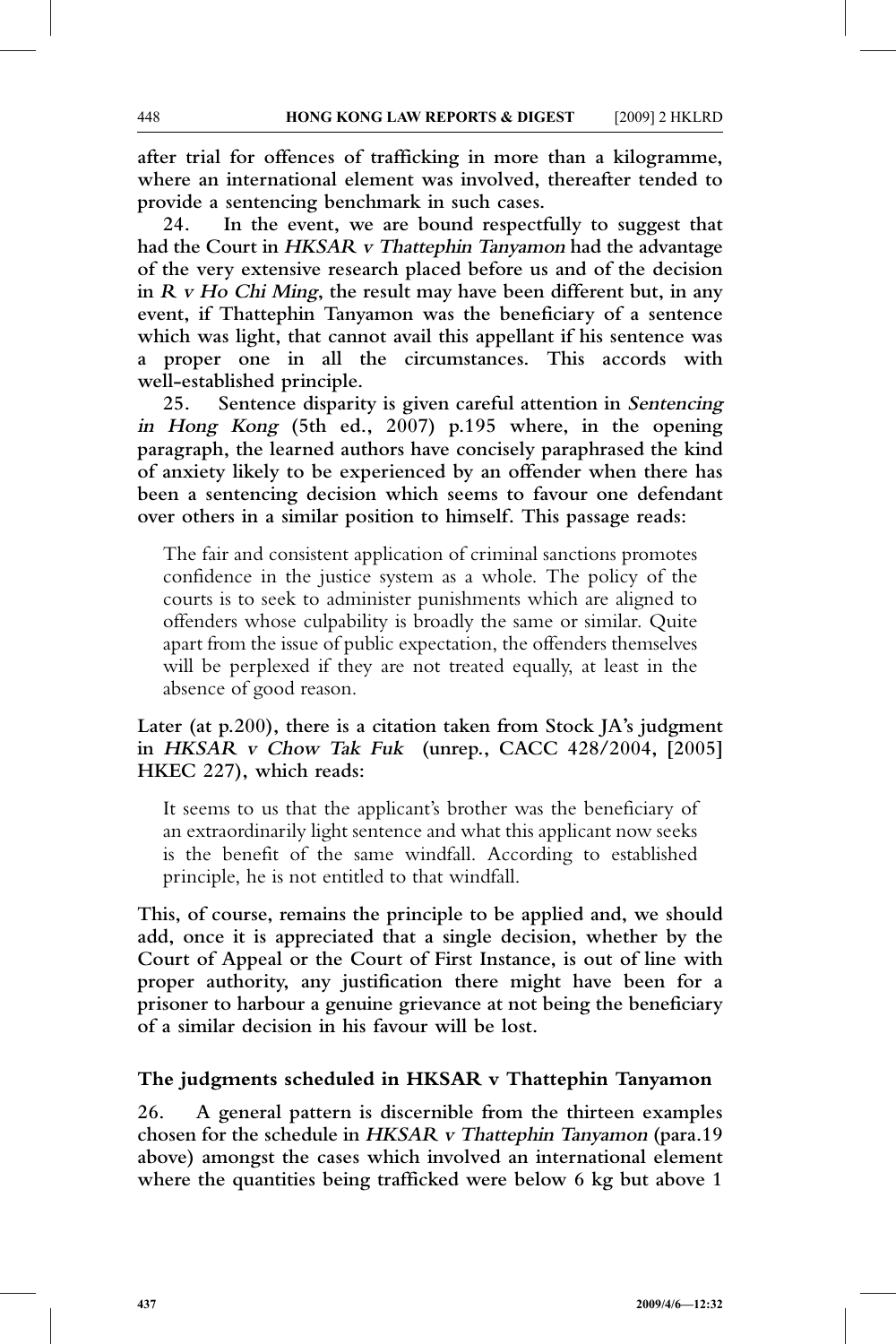|    | <b>HKSAR</b> v Abdallah |
|----|-------------------------|
| CА | Stuart-Moore V-P        |

**kg. With the exception of case (10) HKSAR <sup>v</sup> Badua (unrep., CACC 327/2006, [2007] HKLRD (Yrbk) 347, [2007] HKEC 414), where the Judge in the Court of First Instance adopted a 21-year starting point, all of the other trafficking cases with an international element carried a comparatively high starting point when set alongside all but one of the "local" trafficking cases involving about the same quantity of heroin. The "local" example providing the exception is case (9) HKSAR <sup>v</sup> Lam Kam Kwong [2002] 1 HKC 541, which requires specific comment later on.**

**27. We need to go into a little detail to illustrate the point, aside from our earlier comments in regard to <sup>R</sup> <sup>v</sup> Ho Chi Ming , that international couriers have almost always been given longer prison terms than couriers in similar quantities whose offences have not involved an established international element.**

**28. In case (8), HKSAR <sup>v</sup> Hong Chang Chi [2002] 1 HKLRD 486, which involved just over 3 kg of cocaine brought into Hong Kong through the airport at Chek Lap Kok from Peru via Tokyo, a starting point of 27 years was adopted by the sentencing Judge. Counsel of considerable seniority accepted that there were "no arguable grounds of appeal against the sentence imposed", a view with which the Court of Appeal agreed having observed that the quantity of cocaine involved was approximately three times the amount of drugs with which the Court had been concerned in <sup>R</sup> <sup>v</sup> Ho Chi Ming. The Court described this starting point as "on the high side" but did not interfere.**

**29. There is a noticeable difference between the 25-year starting point which was upheld in HKSAR <sup>v</sup> Leang Sze Keong (unrep., CACC 566/1997, [1998] HKLRD (Yrbk) 255) (case (1) on the schedule) and the starting point taken by this Court in the more recent decision in HKSAR <sup>v</sup> Garcia Palacios Marco Antonio (unrep., CACC 154/2007, [2008] 2 HKLRD D5, [2008] HKEC 354) (case (12) on the schedule) where a starting point of 22 years was substituted for the 25-year starting point taken by the sentencing Judge. In the latter case, Yeung JA made reference (at para.12) to the respondent's argument that a foreign element was an aggravating factor, giving as an example how, in HKSAR <sup>v</sup> Tse Sun Wong (unrep., CACC 188/2001, [2002] HKLRD (Yrbk) 324, [2001] HKEC 1482), involving 985 g of heroin hydrochloride, the starting point of 25 years was reduced to 22 years precisely because there had been no evidence of a foreign element or manufacturing. In the judgment in HKSAR <sup>v</sup> Garcia Palacios Marco Antonio (at para.21), this Court once again accepted that a foreign element in trafficking was an aggravating factor but it felt that, for this quantity of cocaine (857.37 g), a 22-year starting point was adequate to reflect the gravity of the offence "even taking into consideration the aggravating feature of the 'foreign element'".**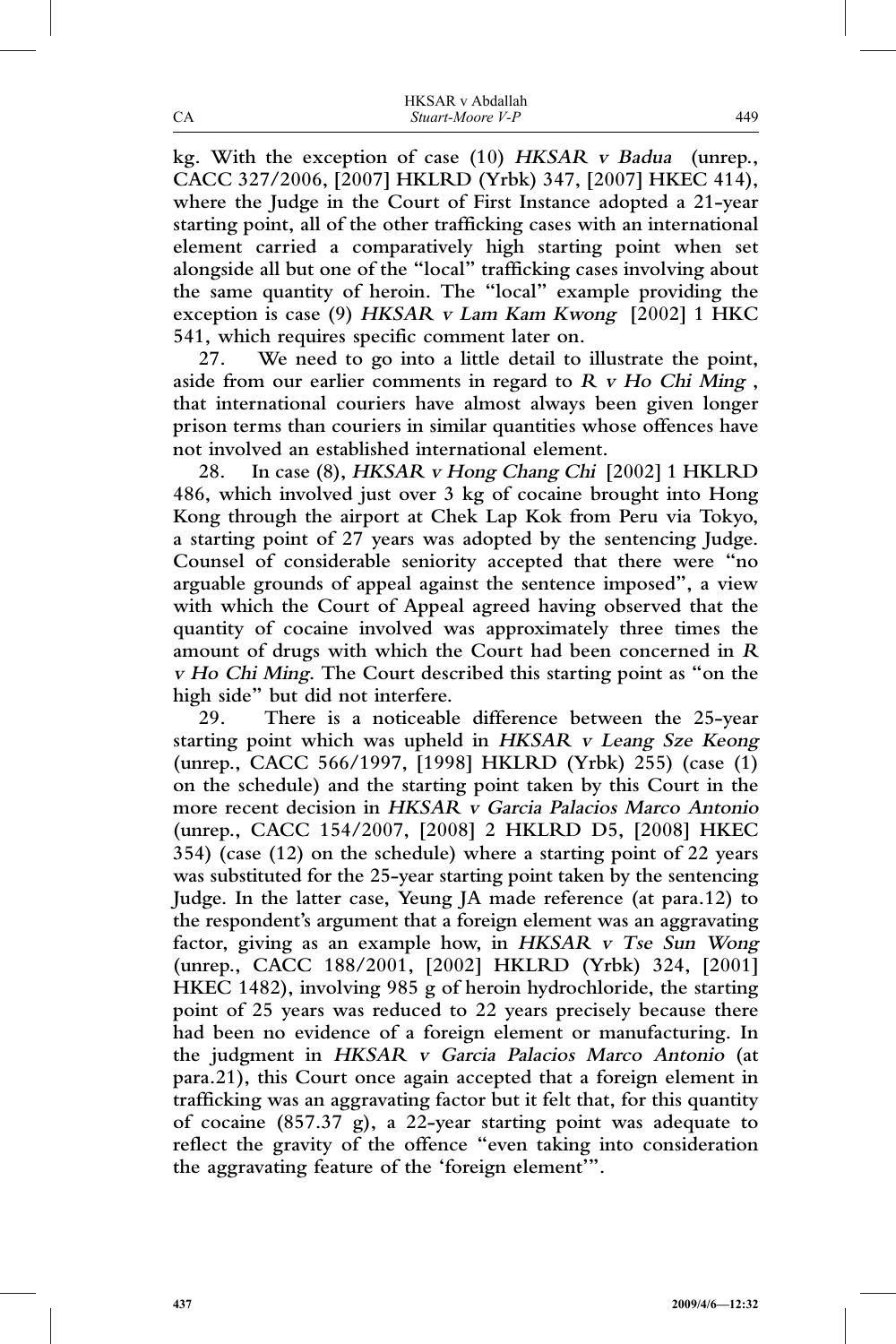**30. Dealing with the international element in the trafficking of dangerous drugs, which will include trafficking across the border with the Mainland, we digress to add that in HKSAR <sup>v</sup> Hong Chang Chi, this Court said:**

22. When it comes to importing drugs from other jurisdictions into Hong Kong, the public interest demands that the message should be made more clearly than in almost any other situation. Drug traffickers from abroad, importing drugs into Hong Kong, should plainly understand that they will receive no sympathetic consideration whatsoever on account of their status as foreigners or, as in this case, on account of their incarceration some distance from home. On the contrary, in cases of this kind, the very act of importation from abroad, is an aggravating factor. Those who live outside this jurisdiction, such as the applicant in the present case, must be disabused of any notion that Hong Kong is anything other than resolute in dealing with such offences.

**31. That the international element in trafficking constitutes an aggravating feature was a fact expressly articulated as long ago as in <sup>R</sup> <sup>v</sup> Lau Tak Ming and almost certainly before then. There is a comment in HKSAR <sup>v</sup> Wong Ping Kay (unrep., CACC 274/2007) (case (13) in the HKSAR <sup>v</sup> Thattephin Tanyamon schedule) which, we understand, has been used, or is at risk of being used, to suggest otherwise. That was a case in which the defendant had to be sentenced for the importation of just over 810 g of cocaine and the Court said:**

13. As far as the offence of trafficking in a dangerous drug is concerned, the starting point is determined mainly by reference to the quantity of the drug in question. Other aggravating or mitigating factors, though not entirely irrelevant, should not be accorded significant weight in the sentencing process. As the courts have repeatedly emphasized, drug trafficking is a serious offence which causes grave social harm and, as such, calls for deterrent sentences. Those who are minded to commit the heinous offence of drug trafficking should be made aware of the consequences they will inevitably face once they are caught, so that they will not bet on their luck. For this reason, the sentencing guidelines laid down by the Court of Appeal for this type of offences should be followed as closely as possible and should not be departed from due to particular aggravating or mitigating factors.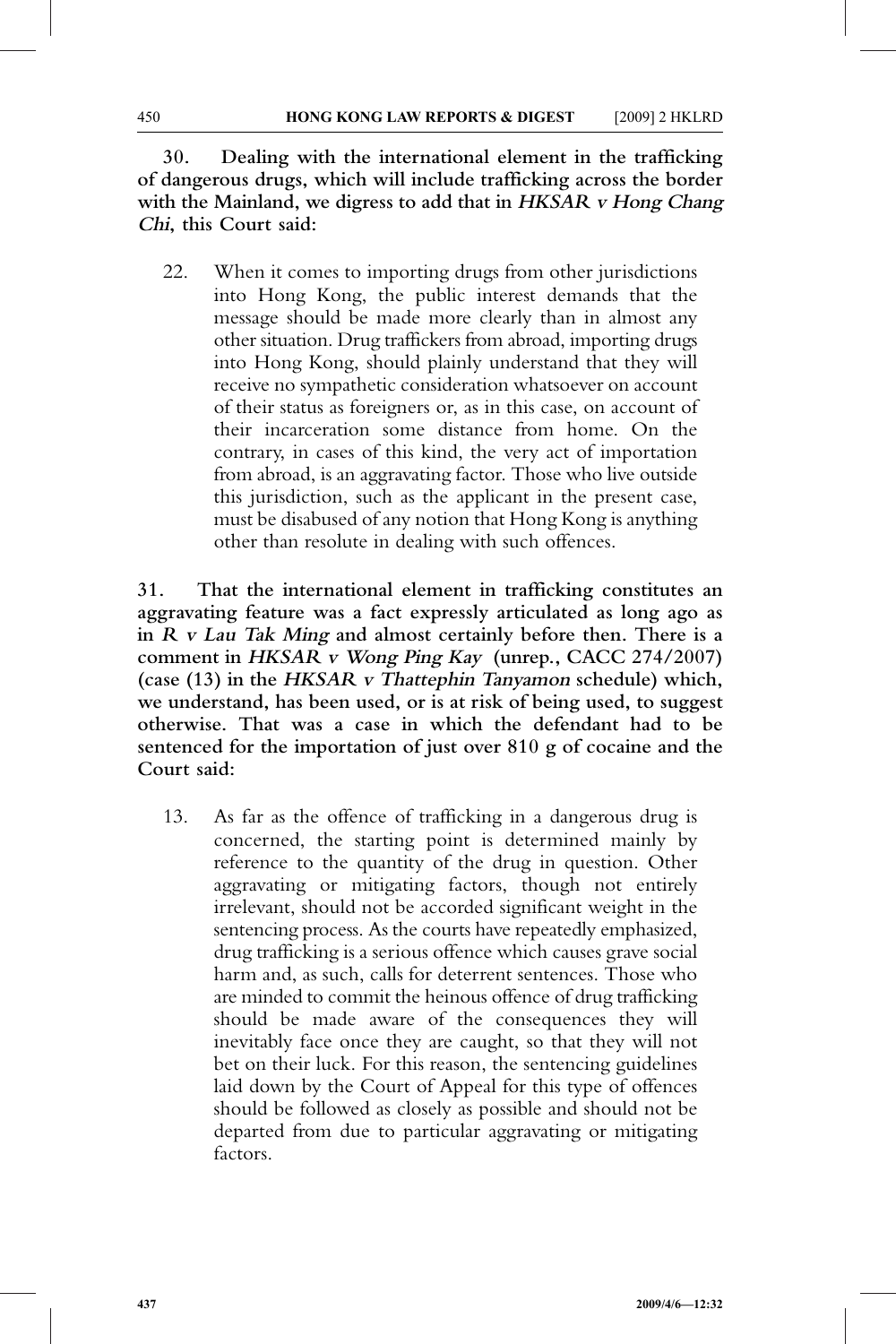|    | <b>HKSAR</b> v Abdallah |
|----|-------------------------|
| CА | Stuart-Moore V-P        |

**32. We are satisfied that the Court in HKSAR <sup>v</sup> Wong Ping Kay did not intend to depart from the well-recognized approach to sentencing traffickers where there are aggravating circumstances and was no doubt seeking to do no more than to emphasize that the seriousness of drug trafficking was such that there is likely to be available less effective mitigation than in other categories of offence. There are a number of factors that must go in aggravation of this offence including, but not limited to, the international element, the organising role played by the offender, the use by the offender of the young or otherwise vulnerable, and the fact that the trafficker has engaged in trafficking on a previous occasion. As for mitigation, the grievousness of the offence — a description that is born of the recognition of the dreadful misery caused to victims and their families and the serious harm to society generally dictates that meaningful mitigation, apart from the plea of guilty, is rarely available. The message must consistently be delivered, even to the vulnerable such as the relatively young and those who say they need money whether for themselves or for the benefit of family members who are ill, that the vast majority of vulnerable people do not succumb to pressure and do not resolve their problems by engaging in this illicit and dreadful trade.**

**33. In this regard, it is worthwhile remembering the way Silke V-P expressed some of the considerations to be kept in mind when sentencing heroin traffickers from amongst his concluding remarks in <sup>R</sup> <sup>v</sup> Lau Tak Ming (at p.386):**

Within the suggested bands factors which the sentencing judge may properly take into account are: the profit which, because of adulteration, the place of ultimate sale, or otherwise, may reasonably be expected to be derived from trafficking in the quantities of dangerous drugs involved; the number of packets; the type of mixture containing the narcotic; the degree of involvement of the offender; his previous history of narcotic offences and matters of mitigation which may be advanced on his behalf. It must be borne in mind that these are offences of the utmost gravity which may well result in mitigating factors which, for less serious offences could lead to a discount, having little weight.

**34. We should deal with one other case amongst those appearing in the schedule in HKSAR <sup>v</sup> Thattephin Tanyamon. It is case (9), HKSAR <sup>v</sup> Lam Kam Kwong [2002] 1 HKC 541, where, in a decision at first instance, the Judge took a starting point of 24 years' imprisonment as being appropriate for trafficking in 1,477.33 g of heroin hydrochloride. In making this finding, the Judge relied not only on <sup>R</sup> <sup>v</sup> Ho Chi Ming (above) and HKSAR <sup>v</sup> Lau Suk Han [1999] 3 HKC 513, which involved an international element, but also HKSAR <sup>v</sup> Ng Sai Ho (unrep., CACC 528/1997, [1998]**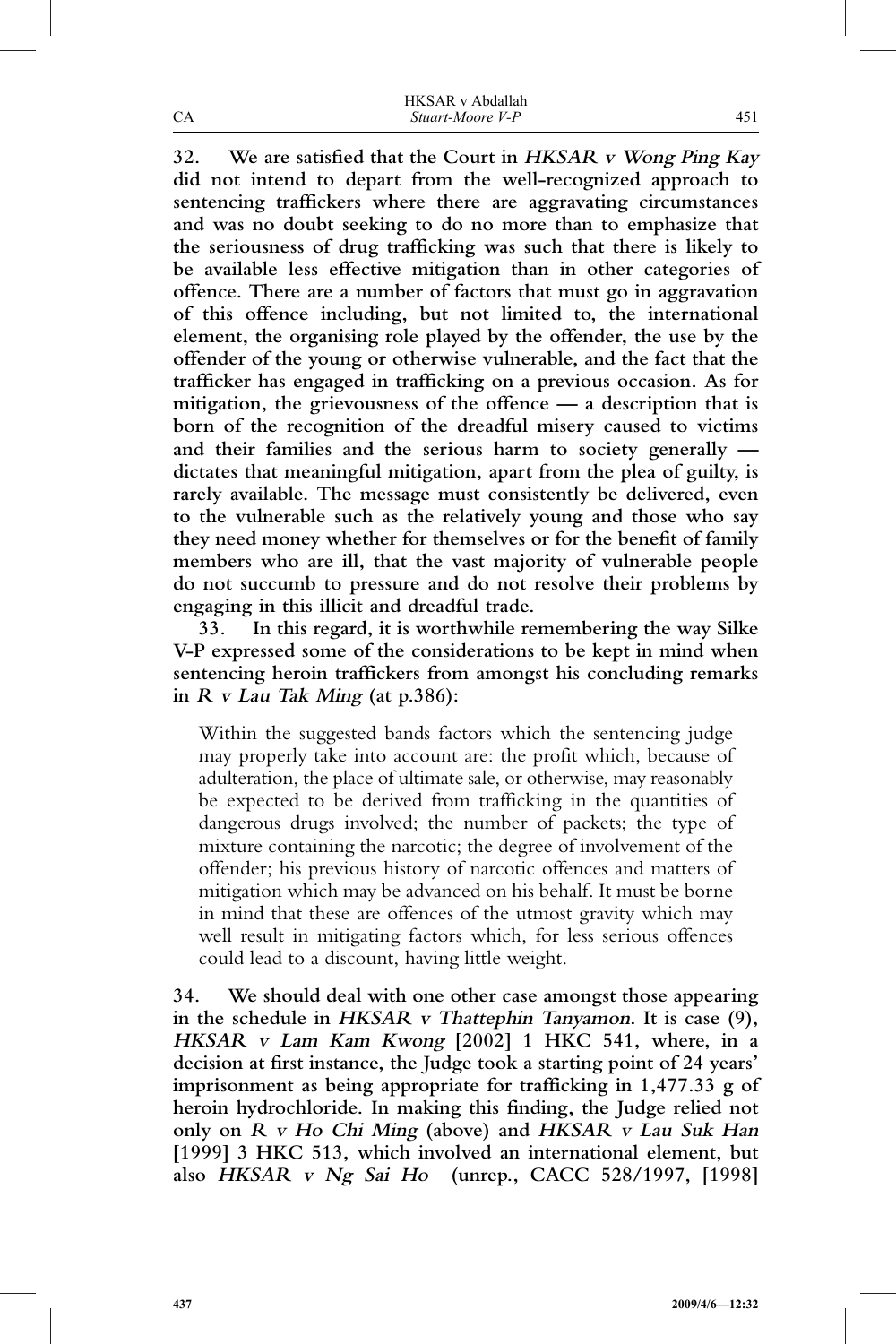**HKLRD (Yrbk) 254), and HKSAR <sup>v</sup> Lee Kwok Keung (unrep., CACC 5/1999, [1999] HKEC 802) which were purely related to local trafficking. No criticism in these circumstances attaches to the Judge but it is to be noted that the case with which he was dealing had no "international" element.**

**35. <sup>R</sup> <sup>v</sup> Lau Tak Ming was decided almost 19 years ago and, with the passage of time, with the advent of a steady number of cases of trafficking in very substantial quantities of drugs, and with an increasing danger of disparity in sentencing for large quantities, disparity of a kind that is understandably causing grievance amongst those sentenced, a need has been demonstrated to rationalize the sentences for those who have trafficked in large quantities of heroin, taking into account whether there has or has not been an international element and, equally importantly, whether other aggravating factors are present (such as those itemized at para.42 below). In this regard, it is necessary to address the extent to which aggravating circumstances should lead to enhanced sentences in order to reflect the general policy of the courts to impose greater sentences on those who import or export heroin or cocaine and on those, to take two other examples, who have trafficked in dangerous drugs on a previous occasion or who have played an organizing role in such activities above the level of mere couriers and storekeepers.**

**36. In a submission with which we agree, Mr Zervos stated that it was important, at this level of trafficking, that there should be a meaningful distinction between traffickers who deal in 600 g of heroin and those who are caught trafficking in twice that quantity. Equally, a distinction needs to be drawn between those whose offences are aggravated for the purposes of sentence by other factors which call for an enhancement of sentence and those who have no aggravating circumstances to be taken into account against them.**

**37. An important consideration in our thinking has been that the courts should have sufficient flexibility to deal with cases where even larger quantities of heroin are trafficked than that in the present case. The maximum sentence available to the courts is life imprisonment and in <sup>R</sup> <sup>v</sup> Ng Muk Kam (unrep., CACC 685/1993, [1995] HKLY 428), which involved trafficking in over 306 kg of heroin in Hong Kong without a proven international element, this Court quashed a sentence of life imprisonment and substituted a 35-year sentence after trial.**

**38. We have in mind, therefore, not merely as a theoretical possibility but as a matter of practical reality, that room must be left for heroin trafficking sentences which fall into the highest range. Furthermore, the courts need to take into account not only the actual quantities involved but also such aggravating circumstances as may add to the sentence which would otherwise be imposed.**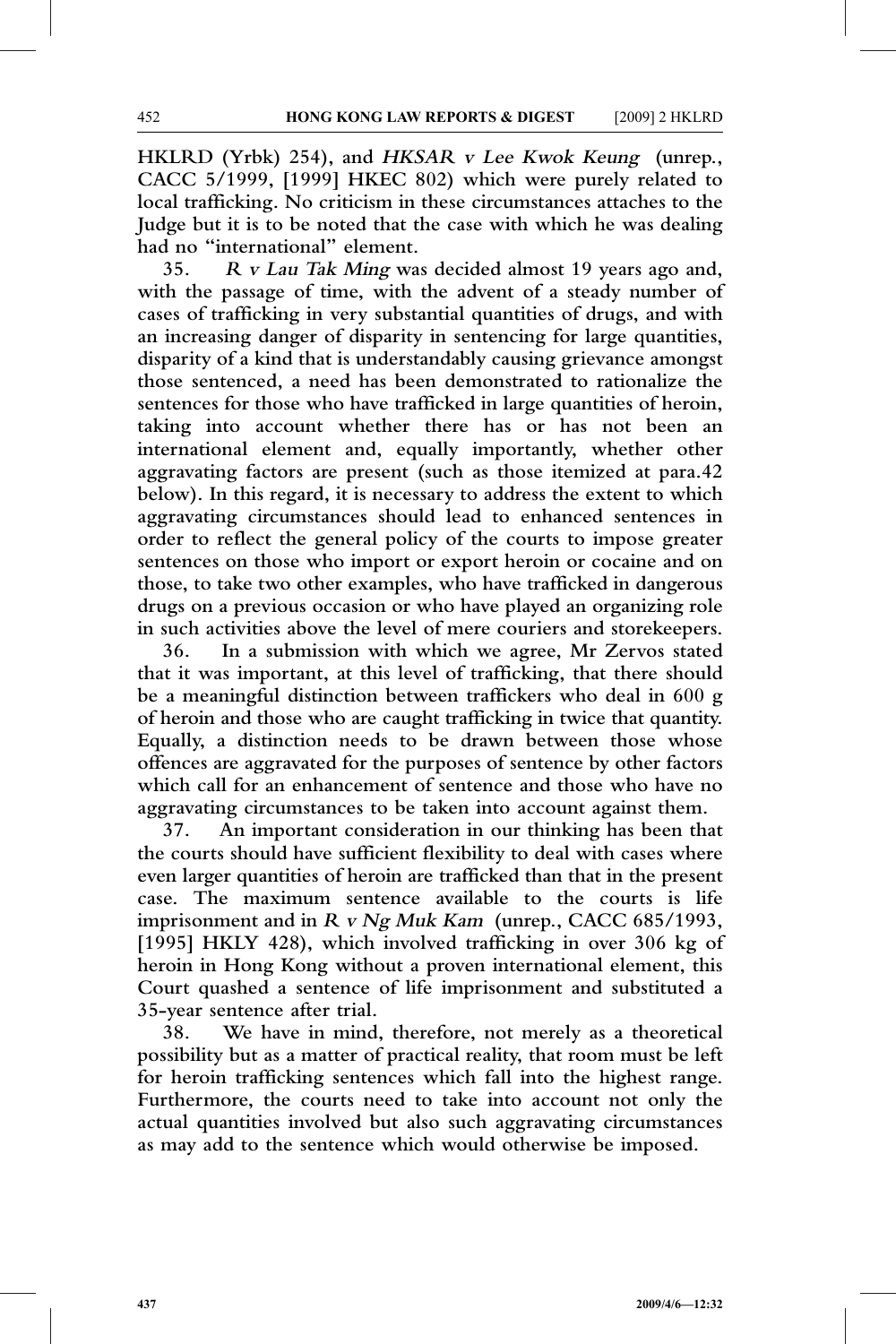|    | <b>HKSAR</b> v Abdallah |
|----|-------------------------|
| CА | Stuart-Moore V-P        |

**39. It is additionally to be noted, in relation to the existence of aggravating circumstances, that s.56A(2)(d) of the Dangerous Drugs Ordinance makes specific provision, amongst other things, for the sentencing of offenders who "intentionally or unintentionally" employ, hire, use, persuade, entice or coerce "a minor in the commission of the offence or the avoidance of detection or apprehension of such an offence". In such circumstances, pursuant to s.56A(1)(b)(ii) "the court may, if it thinks fit, pass a sentence on the person for that offence that is more severe than the sentence it would, in the absence of such information, have passed."**

### **Guidelines to supplement to R v Lau Tak Ming**

**40. We consider, for the reasons we have given, that this is an appropriate time to issue further guidelines to supplement those in <sup>R</sup> <sup>v</sup> Lau Tak Ming. The sentencing guidelines for up to and including 600 g of heroin after trial, as set out in <sup>R</sup> <sup>v</sup> Lau Tak Ming, will remain in place but as these do not provide sentencing guidance for heroin traffickers in amounts above 600 g, we propose to extend the guidelines to cover the most serious trafficking offences of this kind. These guidelines do not take into account any aggravating circumstances which may also be involved.**

**41. The guideline starting points for traffickers after trial, subject to enhancement, will be as follows:**

- **(i) 600 to 1,200 g — 20 to 23 years' imprisonment;**
- **(ii) 1,200 to 4,000 g — 23 to 26 years' imprisonment;**
- **(iii) 4,000 to 15,000 g — 26 to 30 years' imprisonment;**
- **(iv) Over 15,000 g — At the sentencer's discretion.**

**42. It will be an aggravating factor calling for the enhancement of the starting point where, for example:**

- **(1) An international element is involved;**
- **(2) The trafficker has previously been convicted of trafficking in dangerous drugs;**
- **(3) The trafficker is shown to be a mastermind or senior player, such as a financier, in a syndicate; or**
- **(4) The offender is shown to have engaged a young person to assist in the trafficking.**

**43. We do not envisage that the enhancement, for any of the reasons we have itemised, for amounts above 1 kg will be less than 2 years' imprisonment in addition to the new guideline tariffs we have set out.**